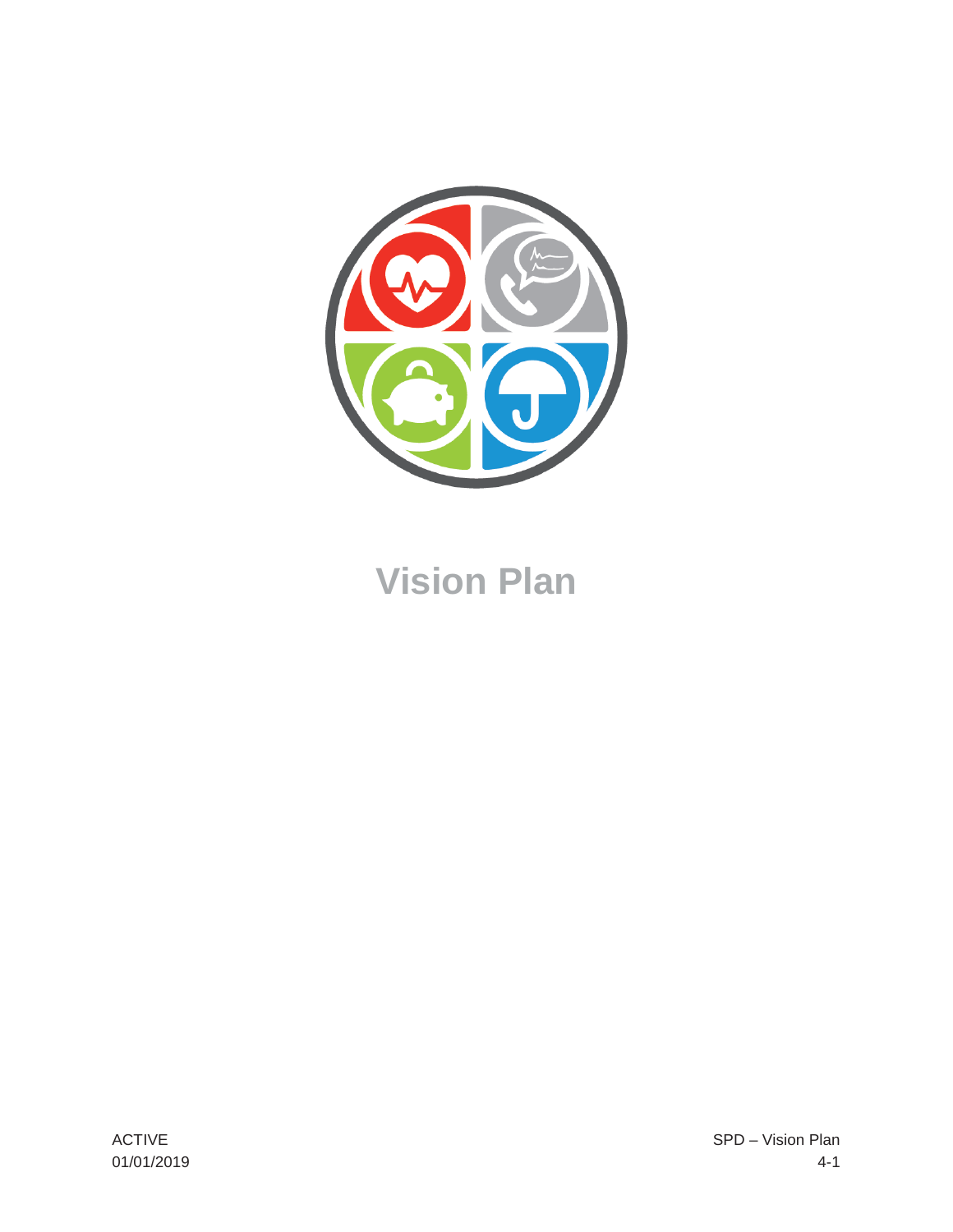This page intentionally left blank.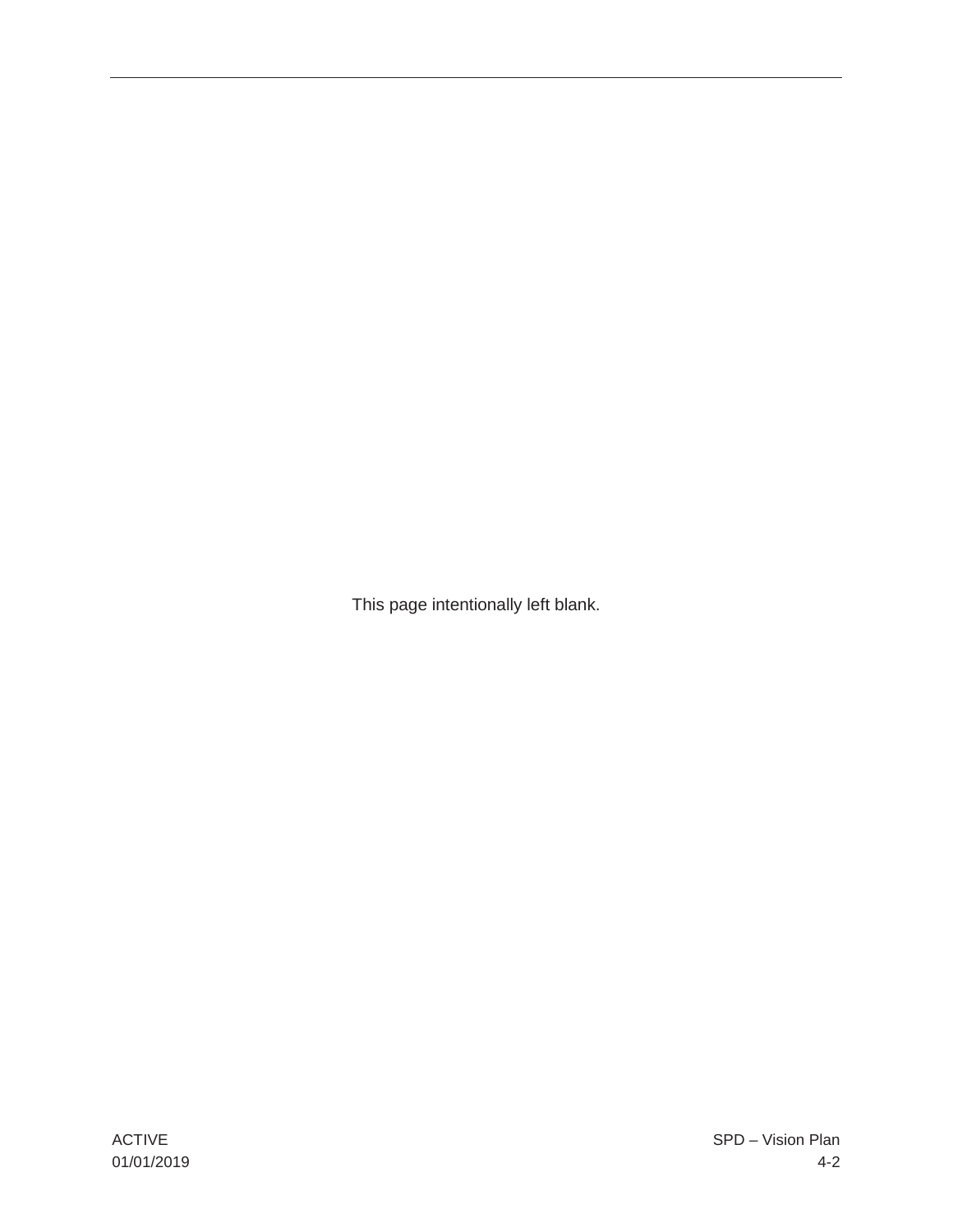## **The Vision Plan**

The Vision Plan is a self-funded plan administered by Vision Service Plan (VSP). VSP administers and manages the network of vision service providers. Your out-of-pocket costs will be higher if you use an out-of-network provider.

### **Your Vision Benefits**

When you need vision care, you can go to a VSP network provider or an out-of-network provider. Network providers will file your claim with VSP. A list of VSP in-network providers is available as noted below:

Website: www.vsp.com Customer Service: 1-800-877-7195

Mail your claim to VSP at the address below for out-of-network providers:

Vision Service Plan Attention: Claims Services P. O. Box 385018 Birmingham, AL 35238-5018

#### **Exclusion for Surgery or Disease**

The Vision Plan does not cover eye surgery or diseases of the eye. Generally, these conditions may be covered under the medical plan. If you have questions about available vision care benefits not listed in your applicable Vision Plan Summary, please contact VSP.

#### **VSP Vision Features:**

- No claim forms (in-network)
- No ID cards (your provider will use your social security number to verify benefits)
- Access to large national network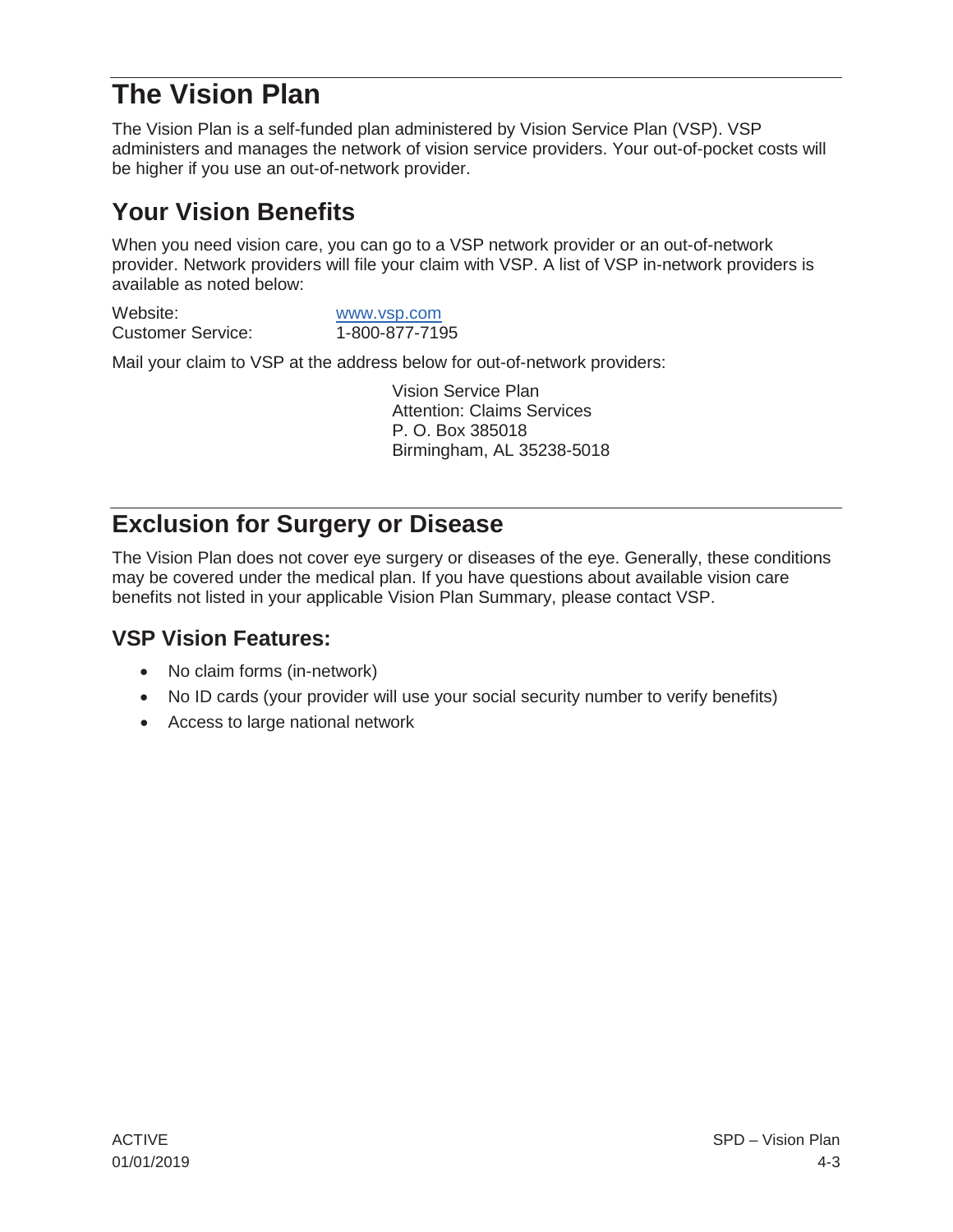## **Summary of Benefits: Basic Vision Plan**

**Atomic Trades and Labor Council (ATLC); International Guards Union of America (IGUA) Central Alarm Station Operators, Central Training Facility Instructors, and Beta 9 Operators; Metal Trades Council (MTC); Pantex Guards Union (PGU); Pantex and Y-12 Non-Bargaining; United Steel Workers (USW); Y-12 Fire Captains and Lieutenants (FCLT); and International Guards Union of America (IGUA) Y-12 Security Police Officers**

| <b>Services Covered</b>                                                                                         | <b>In-Network</b>                                                                                                                                                                                                                                                                           | <b>Out-of-Network</b>                                                                                            |
|-----------------------------------------------------------------------------------------------------------------|---------------------------------------------------------------------------------------------------------------------------------------------------------------------------------------------------------------------------------------------------------------------------------------------|------------------------------------------------------------------------------------------------------------------|
| Exam - once every<br>calendar year                                                                              | Covered in full                                                                                                                                                                                                                                                                             | Exam $-$ up to \$45                                                                                              |
| Lenses - once every<br>calendar year<br><b>Single Vision</b><br><b>Bifocal</b><br><b>Trifocal</b><br>Lenticular | Covered in full                                                                                                                                                                                                                                                                             | Single Vision $-$ up to \$45<br>Bifocals $-$ up to \$65<br>Trifocals $-$ up to \$85<br>Lenticular – up to $$105$ |
| Frames - once every other<br>calendar year                                                                      | Covered up to \$150 maximum, 20%<br>discount for amount exceeding \$150 or<br>\$80 allowance at Costco Optical                                                                                                                                                                              | Frames $-$ up to \$50                                                                                            |
| <b>Contact Lens - once every</b><br>calendar year (instead of<br>glasses)                                       | Medically necessary lenses: covered in<br>full<br>Elective lenses: \$130 maximum<br>allowance for contacts and contact lens<br>exam (fitting and evaluation)<br>15% off contact lens exams                                                                                                  | Elective Contacts - up to<br>\$105                                                                               |
| Lens Enhancements-<br>once every calendar year                                                                  | \$55 Standard Progressive<br>\$95-\$105 Premium Progressive<br>\$150-\$175 Custom Progressive<br>Average savings of 20-25% on other<br>lens enhancements                                                                                                                                    | Progressive lenses - up to<br>\$65                                                                               |
| <b>Additional Discounts</b>                                                                                     | 20% discount on additional prescription<br>glasses and sunglasses at any VSP<br>provider within 12 months of your last<br>exam<br>Laser Vision Correction - average 15%<br>off the regular price or 5% off the<br>promotional price; discounts only<br>available from contracted facilities | Not Available                                                                                                    |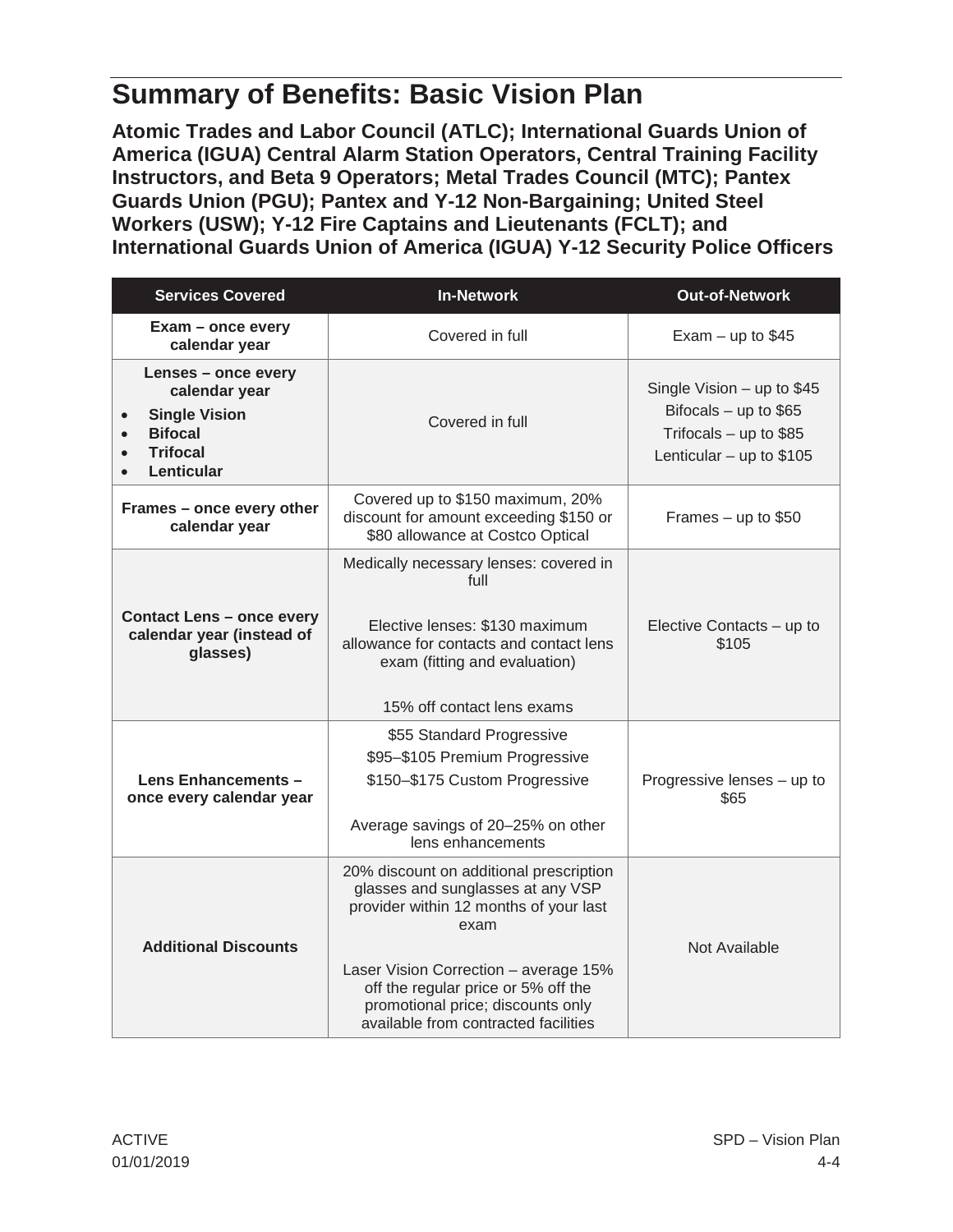## **Summary of Benefits: Alternative Vision Plan**

**Pantex Guards Union (PGU)**

| <b>Services Covered</b>                                                                                                | <b>In-Network</b>                                                                                                                                                                                                                                                                                 | <b>Out-of-Network</b>                                                                                            |
|------------------------------------------------------------------------------------------------------------------------|---------------------------------------------------------------------------------------------------------------------------------------------------------------------------------------------------------------------------------------------------------------------------------------------------|------------------------------------------------------------------------------------------------------------------|
| Exam - once every calendar<br>year                                                                                     | Covered in full                                                                                                                                                                                                                                                                                   | Exam $-$ up to \$45                                                                                              |
| Lenses - once every calendar<br>vear<br><b>Single Vision</b><br><b>Bifocal</b><br><b>Trifocal</b><br><b>Lenticular</b> | Covered in full                                                                                                                                                                                                                                                                                   | Single Vision $-$ up to \$45<br>Bifocals $-$ up to \$65<br>Trifocals $-$ up to \$85<br>Lenticular – up to $$125$ |
| Frames - once every other<br>calendar year                                                                             | \$150 allowance<br>20% discount for amount<br>exceeding \$150 or \$80<br>allowance at Costco Optical                                                                                                                                                                                              | Frames $-$ up to \$47                                                                                            |
| <b>Contact Lens - once every</b><br>calendar year<br>(instead of glasses)                                              | Medically necessary lenses:<br>covered in full<br>Elective lenses: \$175 maximum<br>allowance for contacts and<br>contact lens exam (fitting and<br>evaluation)<br>15% off contact lens exams                                                                                                     | Elective Contacts – up to $$105$                                                                                 |
| Lens Enhancements - once<br>every calendar year                                                                        | \$55 Standard Progressive<br>\$95-\$105 Premium Progressive<br>\$150-\$175 Custom Progressive<br>Photochromic and tinted lenses<br>covered in full                                                                                                                                                | Progressive lenses - up to \$65<br>Photochromic and tinted lenses<br>$-$ up to \$5                               |
| <b>Additional Discounts</b>                                                                                            | 20% discount on additional<br>prescription glasses and<br>sunglasses at any VSP provider<br>within 12 months of your last<br>exam<br>Laser Vision Correction -<br>average 15% off the regular<br>price or 5% off the promotional<br>price; discounts only available<br>from contracted facilities | Not Available                                                                                                    |